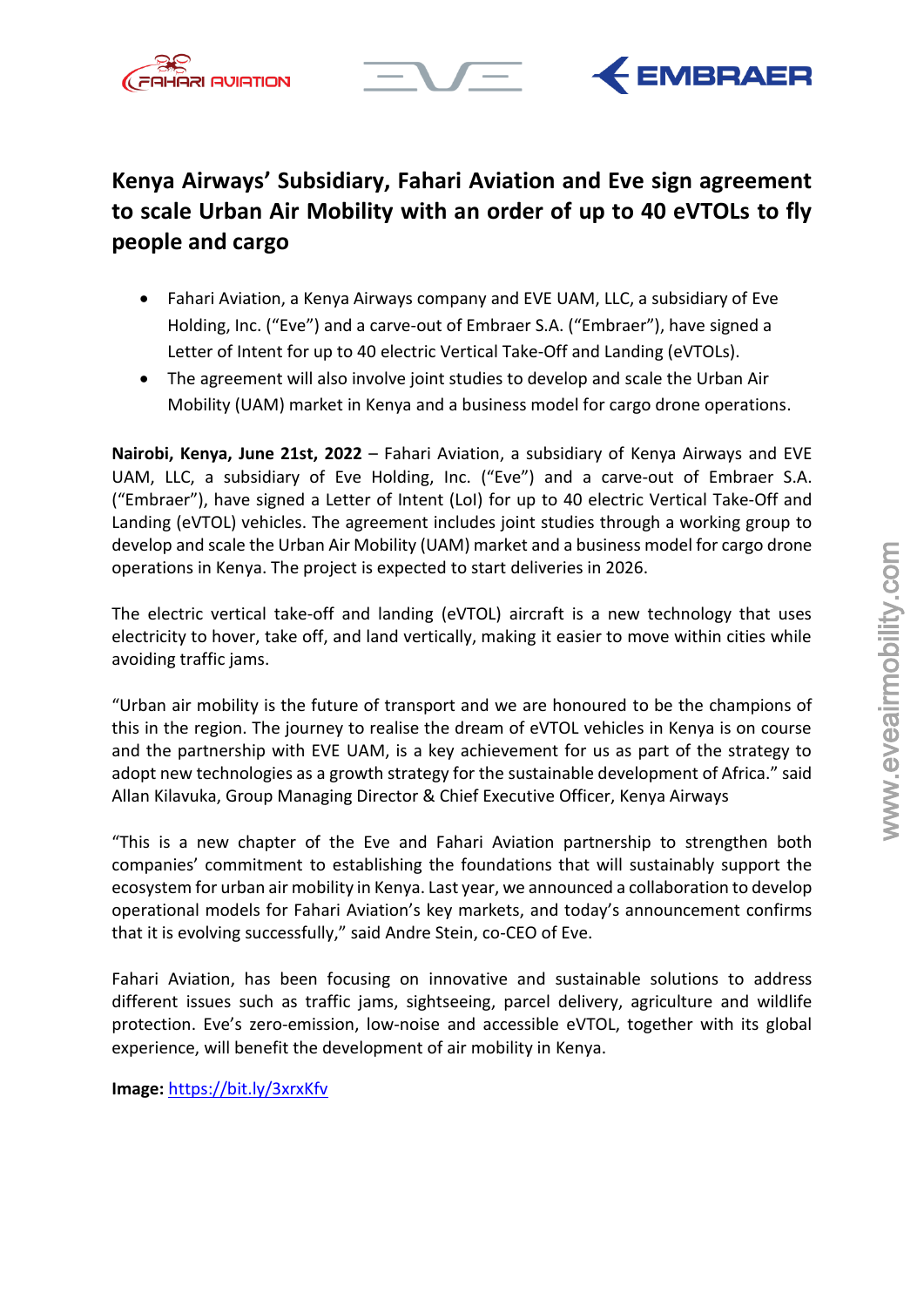



## **About Fahari Aviation and Kenya Airways**

Fahari Aviation is a wholly-owned subsidiary of Kenya Airways PLC that will lead the application of Emerging Aviation technology in the region and continent. Fahari's initial focus will be the application of drone technology in training, operations, and traffic management with a view to growing into maintenance distribution and design, and production of drones.

Kenya Airways, a member of the Sky Team Alliance, is a leading African airline flying to 41 destinations worldwide, 34 of which are in Africa, and carries over four million passengers annually. In 2020 KQ was named Africa's Leading Airline by the World Travel Awards. It continues to modernize its fleet, with its 32 aircraft being some of the youngest in Africa. This includes its flagship B787 Dreamliner aircraft. The on-board service is renowned, and the lieflat business class seat on the wide-body aircraft is consistently voted among the world's top 10. Kenya Airways takes pride in being at the forefront of connecting Africa to the World and the World to Africa through its hub at the new ultra-modern Terminal 1A at the Jomo Kenyatta International Airport in Nairobi.

#### **About Eve**

Eve is dedicated to accelerating the Urban Air Mobility ecosystem. Benefitting from a startup mindset, backed by Embraer S.A.'s more than 50-year history of aerospace expertise, and with a singular focus, Eve is taking a holistic approach to progressing the UAM ecosystem, with an advanced eVTOL project, a comprehensive global services and support network and a unique air traffic management solution. Since May 10, 2022, Eve is listed on the New York Stock Exchange where its shares of common stock and public warrants trade under the tickers "EVEX" and "EVEXW". For more information, please visit [www.eveairmobility.com.](http://www.eveairmobility.com/)

### **About Embraer**

A global aerospace company headquartered in Brazil, Embraer has businesses in Commercial and Executive aviation, Defense & Security and Agricultural Aviation. The company designs, develops, manufactures and markets aircraft and systems, providing Services & Support to customers after-sales.

Since it was founded in 1969, Embraer has delivered more than 8,000 aircraft. On average, about every 10 seconds an aircraft manufactured by Embraer takes off somewhere in the world, transporting over 145 million passengers a year.

Embraer is the leading manufacturer of commercial jets up to 150 seats and the main exporter of high value-added goods in Brazil. The company maintains industrial units, offices, service and parts distribution centers, among other activities, across the Americas, Africa, Asia and on the New York Suchar and Nectrical Such as the Netrical Control of the Netrical Such and Netrical Such and Netrical Such and Netrical Such and Netrical Such and Netrical Such and Netrical Such and Executive aviation, Def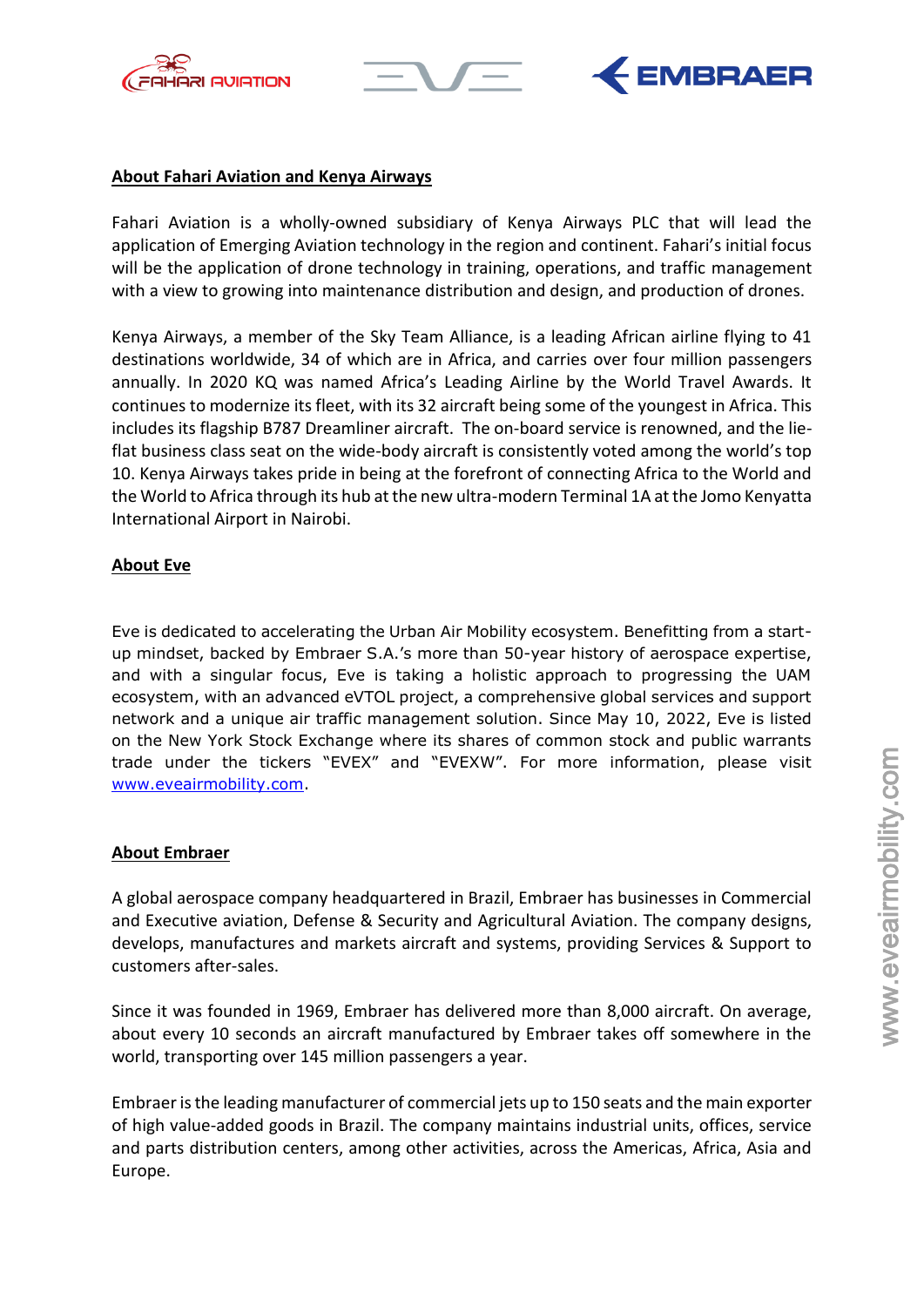





## **Forward-Looking Statements Disclosure**

Certain statements in this press release include "forward-looking statements" within the meaning of the "safe harbor" provisions of the United States Private Securities Litigation Reform Act of 1995. Forward-looking statements may be identified by the use of words such as "estimate," "plan," "project," "forecast," "intend," "will," "expect," "anticipate," "believe," "seek," "target", "may", "intend", "predict", "should", "would", "predict", "potential", "seem", "future", "outlook" or other similar expressions (or negative versions of such words or expressions) that predict or indicate future events or trends or that are not statements of historical matters. These forward-looking statements include, but are not limited to, statements regarding Eve's and Fahari Aviation's expectations with respect to the announced partnership and future performance. These statements are based on various assumptions, whether or not identified herein, and on the current expectations of Eve's and Fahari Aviation's management and are not predictions of actual performance. These forward-looking statements are provided for illustrative purposes only and are not intended to serve as, and must not be relied on by any investor as, a guarantee, an assurance, a prediction or a definitive statement of fact or probability. Actual events and circumstances are difficult or impossible to predict and may differ from assumptions, and such differences may be material. Many actual events and circumstances are beyond the control of Eve and Fahari Aviation.

These forward-looking statements are subject to a number of risks and uncertainties, including: (i) changes in domestic and foreign business, market, financial, political and legal conditions; (ii) failure to realise the anticipated benefits of the announced partnership between Eve and Fahari Aviation; (iii) risks relating to the uncertainty of the projected financial information with respect to Eve; (iv) the outcome of any legal proceedings that may be instituted against Eve; (v) future global, regional or local economic and market conditions, including the growth and development of the urban air mobility market; (vi) the development, effects and enforcement of laws and regulations; (vii) Eve's ability to grow and manage future growth, maintain relationships with customers and suppliers and retain its key employees; (viii) Eve's ability to develop new products and solutions, bring them to market in a timely manner, and make enhancements to its platform; (ix) Eve's ability to successfully develop, obtain certification for and commercialise its eVTOL, (x) the effects of competition on Eve's future business; (xi) the outcome of any potential litigation, government and regulatory proceedings, investigations and inquiries; (xi) the impact of the global COVID-19 pandemic and (xii) those factors discussed in Eve's Definitive Proxy Statement filed with the Securities and Exchange Commission (the "SEC") on April 13, 2022 (the "Proxy Statement") under the heading "Risk Factors," and other documents of Eve filed, or to be filed, with the SEC. If any of these risks materialise or our assumptions prove incorrect, actual results could differ materially from the results implied by these forward-looking statements. There may be additional risks that Eve does not presently know or that Eve currently believes are immaterial that could also cause actual results to differ from those contained in the forward-looking statements. In addition, forward-looking statements reflect Eve's expectations, plans or forecasts of future events and views as of the date of this press release. Eve anticipates that subsequent events and developments will cause Eve's assessments to change. However, except as required by applicable law, Solution (Figure 1 (matrix) in the spectral of the system of the system of the system in the context of the system in the context of the system is the system in the system in the system is the system of the system in the s